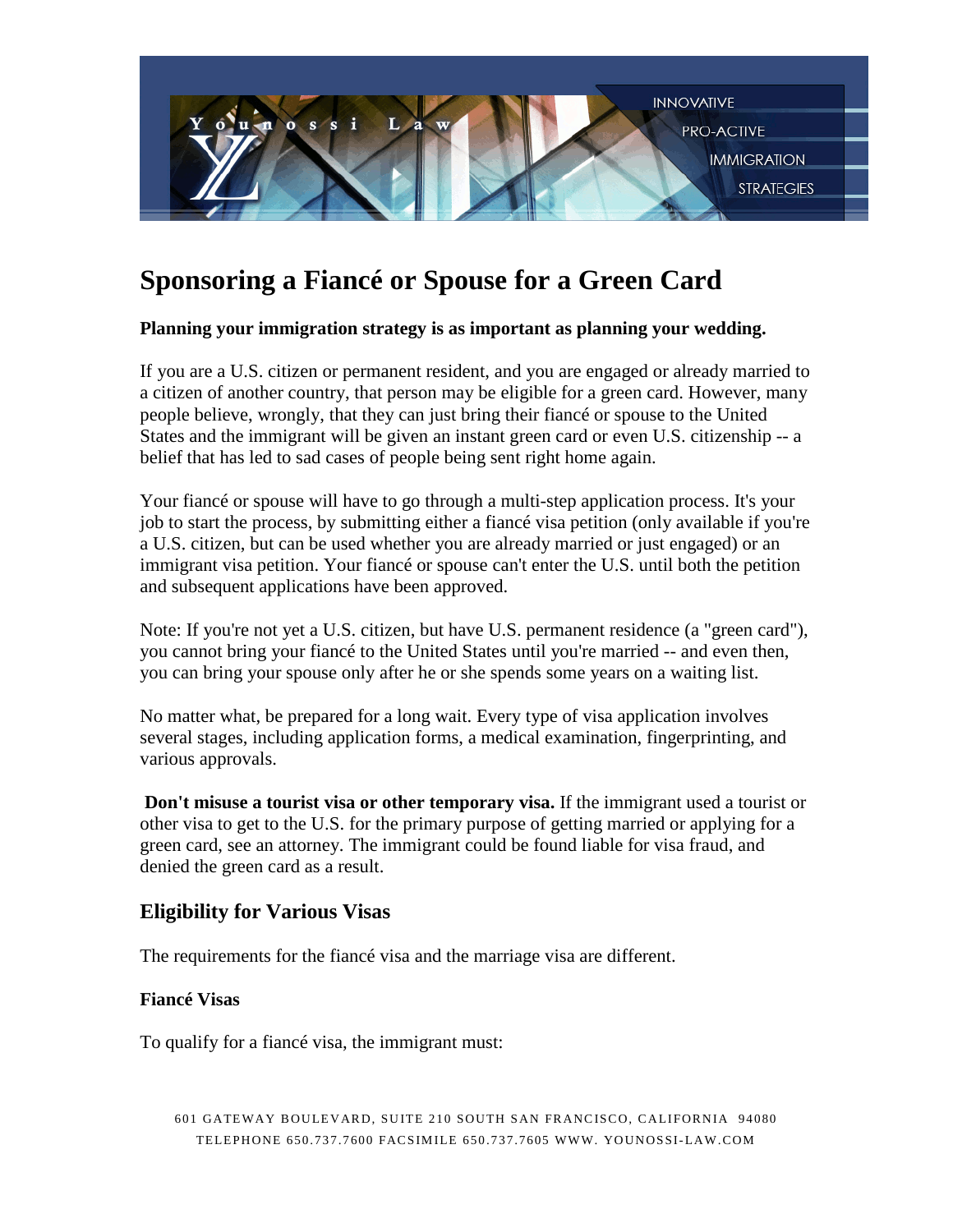

- intend to marry a U.S. citizen
- have met the citizen in person within the last two years, and
- be legally able to marry.

Also, the immigrant must be coming from another country -- a fiancé visa won't be given to someone who is already in the United States.

As part of the fiancé visa application process, you'll have to prove your intention to marry, by providing documents such as copies of your love letters, phone bills, and wedding ceremony contracts. You'll also have to prove that you've met within the last two years, by submitting copies of plane tickets, hotel bills, and more.

This meeting requirement causes problems for many couples. If you simply can't afford to meet, the immigration authorities will say, "Tough luck." If, however, you haven't met because of proven cultural customs or extreme hardship to the U.S. citizen spouse, they may be willing to lift the meeting requirement in for you.

### **Marriage-Based Visas (Green Cards)**

To be eligible for an immigrant visa, or green card, based on marriage, the immigrant must be:

- legally married (it doesn't matter in what country) to a U.S. citizen or permanent resident
- not married to some one else at the same time, and
- not married to someone who has another wife or husband.

Also, the marriage must be the real thing, not just a sham to get a green card.

Within the application process, you'll have to prove all of the above things. Legal marriage is usually the easiest to prove, by simply providing a copy of your marriage certificate -- though people who get married outside the United States sometimes have a little trouble, because USCIS usually demands that the certificate come from a government office, rather than a church, a ship's captain, or other nongovernmental place.

To show that the marriage is the real thing, you'll have to provide copies of documents such as joint bank statements, children's birth certificates, photos of the wedding and afterwards, love letters, and more.